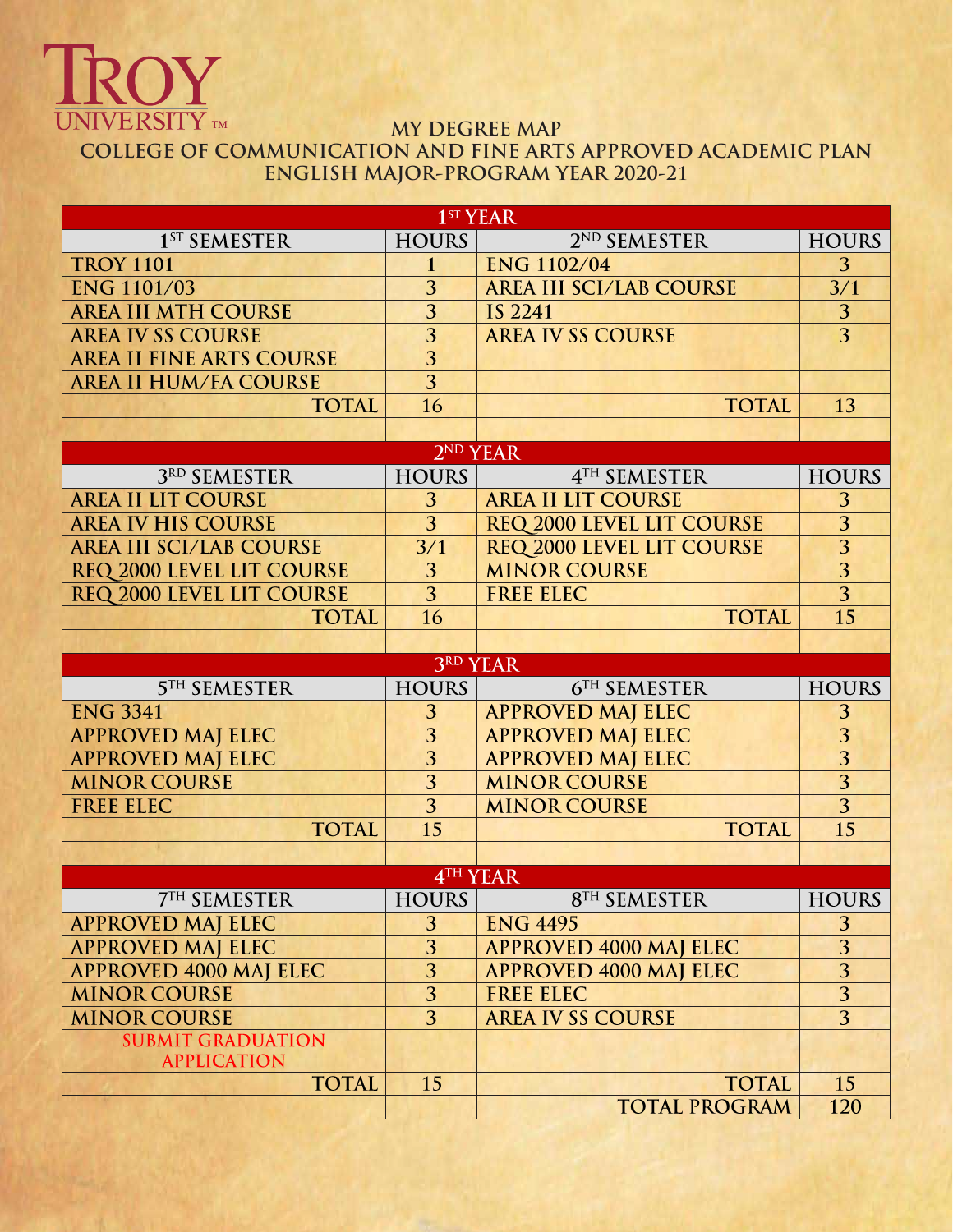## **INIVERSITY** TM

### **COLLEGE OF COMMUNICATION AND FINE ARTS APPROVED ACADEMIC PLAN ENGLISH MAJOR-PROGRAM YEAR 2020-21**

### **COMPLETE ALL REQUIREMENTS (57 HOURS) AREA I** TAKE THE FOLLOWING COURSES:<br>ENG 1101 COMP AND MOI ENG 1101 COMP AND MODERN ENGLISH I 3 HOURS ENG 1102 COMP AND MODERN ENGLISH II 3 HOURS MINIMUM GRADE OF "C" REQ **AREA II** ENG 2205 WORLD LITERATURE BEFORE 1660 3 HOURS 2206 WORLD LITERATURE AFTER 1660 ENG 22 MORE DUITERATURE AFTER 1660<br>22 MORE DUITERATURE ANN EXPANDED HISTORICAL SERVICES AND MORE SUPPORT OF STOURS TAKE ANY 1000 2000 LEVEL COURSE WITH AN EXPANDED HISTORICAL AND CULTURAL SCOPE IN FINE ARTS, INCLUDING THE DISCIPLINES OF ART, MUSIC, THEATRE, FILM, OR OTHER FINE ARTS AREA. TAKE ANY ONE 1000 2000 LEVEL COURSES WITH AN EXPANDED 3 HOURS 3 HOURS 3 HOURS HISTORICAL AND CULTURAL SCOPE IN THE HUMANITIES/FINE ARTS DISCIPLINES, INCLUDING ENGLISH, FOREIGN LANGUAGES, RELIGION, PHILOSOPHY, CLASSICS, THEATRE, MUSIC, DANCE, COMMUNICATION, SIGN LANGUAGE, INTERDISCIPLINARY STUDIES, OR OTHER HUMANITIES/ FINE ARTS AREAS. **AREA III** TAKE MTH 1110 OR 1112 OR HIGHER 3 HOURS AND THE RESEARCH OF THE RESEARCH OF THE RESEARCH OF THE RESEARCH OF THE ST MINIMUM GRADE OF "C" REQ TAKE ANY TWO 1000-2000 LEVEL SCIENCE CLASSES (CLASS 8 HOURS 8 HOURS 8 HOURS 8 HOURS AND CORRESPONDING LAB) FROM THE FOLLOWING SCIENCE DISCIPLINES: BIOLOGY, CHEMISTRY, PHYSICS, PHYSICAL SCIENCE, OR OTHER SCIENCE AREAS. SELECT 2: BIO 1100/L100, BIO 1101/L101, BIO 1120/L120, BIO 2229/L229, CHM 1115/L115, CHM 1142/L142, CHM 1143/L143, CHM 2242/L242, PHY 2252/L252, PHY 2253/L253, PHY 2262/L262, PHY 2263/L263, SCI 1110/L110, SCI 2233/L233, SCI 2234/L234, SCI 2240/L240. **AREA IV** TAKE ANY 1000-2000 LEVEL COURSE WITH A PRIMARY FOCUS IN HISTORY TAKE THREE 1000-2000 LEVEL COURSE FROM THE FOLLOWING SOCIAL \$ HOURS TAKE THREE 1000-2000 LEVEL COURSE FROM THE FOLLOWING SOCIAL SCIENCE DISCIPLINES: ANTHROPOLOGY, BUSINESS, CRIMINAL JUSTICE, ECONOMICS, FINANCE, GEOGRAPHY, HISTORY, HUMAN SERVICES, LEADERSHIP, INTERDISCIPLINARY STUDIES, NURSING, POLITICAL SCIENCE, PSYCHOLOGY, RELIGION, SOCIAL WORK, SOCIOLOGY, OR OTHER SOCIAL SCIENCE AREAS. **AREA V** IS 2241 COMPUTER CONCEPTS AND APPLICATIONS (3) THOURS 3 HOURS (3) TROY 1101 THE UNIVERSITY EXPERIENCE TROY 1101 THE UNIVERSITY EXPERIENCE 1 HOUR ENG 2211 AMERICAN LIT BEFORE 1875 3 HOURS ENG 2212 AMERICAN LIT AFTER 1875 (STATE AND THE SERIES AND A SHOURS AND SHOURS AND SHOURS AND SHOURS AND SHOURS AND SHOURS AND SHOURS AND SHOURS AND SHOURS AND SHOURS AND SHOURS AND SHOURS AND SHOURS AND SHOURS AND SHOURS ENG 2244 BRITISH LIT BEFORE 1785 3 HOURS **BRITISH LIT AFTER 1785**

Every reasonable attempt to ensure accuracy has been made. Some courses (such as developmental or pre-requisite courses) are not reflected in this degree map. Completion of degree requirements is based on the specific catalog year for each student.A minimum of 120 hours is required for all baccalaureate degree programs.At least 25% of the credit hours required for the degree must be completed in residency with Troy University.At least 12 semester hours of residency must be completed in each<br>Major field(s) of study.A minimum GPA overall and in the selecting coursework in AREAS II or IV,